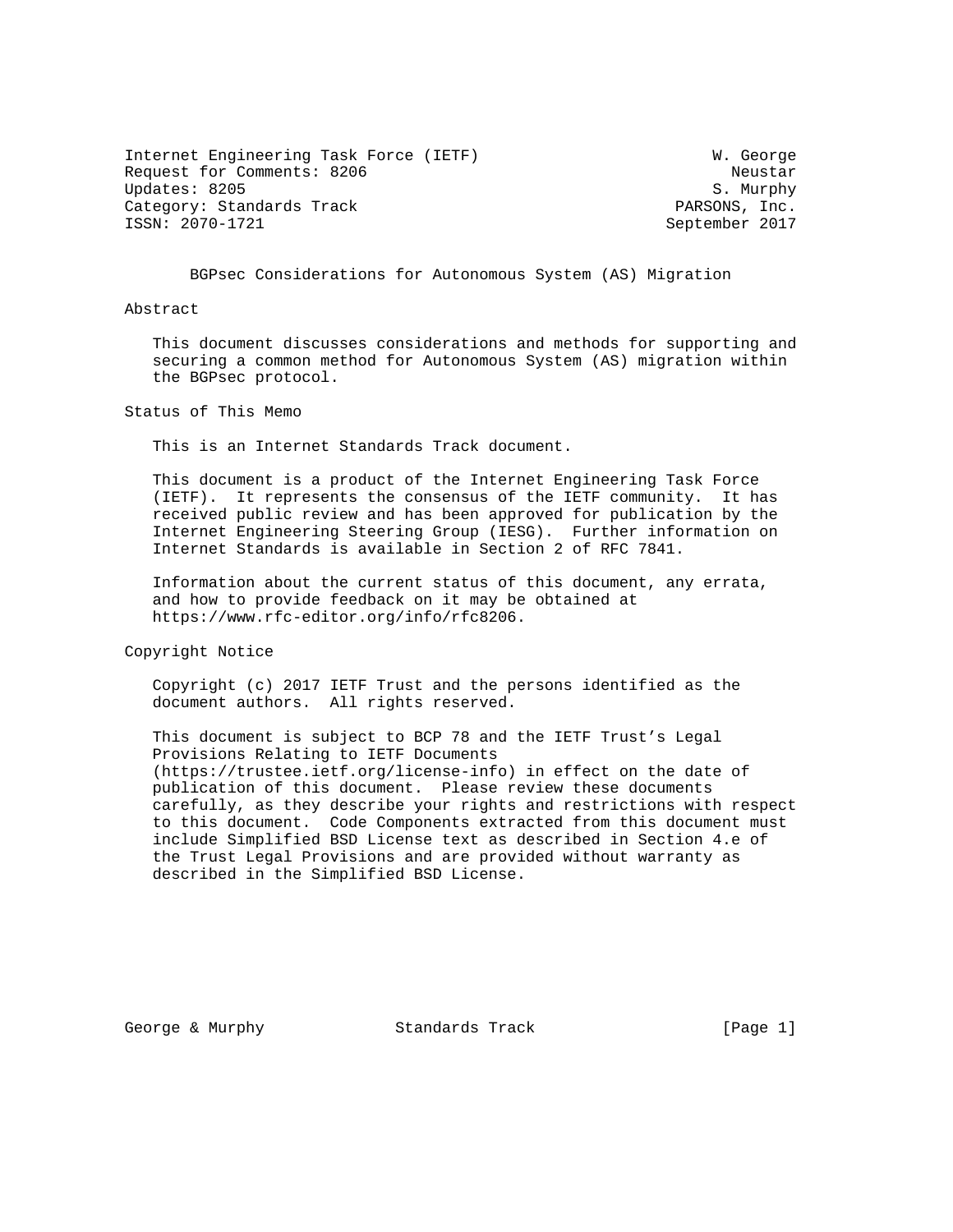Table of Contents

| 2<br>Introduction                              |
|------------------------------------------------|
| 2<br>Requirements Language                     |
| 3<br>$1\quad 2$                                |
| 3<br>2.                                        |
| 3<br>$\mathcal{F}$ .                           |
| 4<br>3.1.                                      |
| 5                                              |
| 5<br>$3.2.1.$ Outbound Announcements (PE-->CE) |
| Inbound Announcements (CE-->PE)<br>6<br>3.2.2. |
| 6<br>4.                                        |
| 5.<br>6                                        |
| 8<br>5 1                                       |
| 8<br>5.2.                                      |
| 5.3. Other Considerations<br>$\mathsf{Q}$      |
| 9                                              |
| 13<br>რ —                                      |
| 14<br>7 <sub>1</sub>                           |
| 14<br>$\mathsf{R}$                             |
| Normative References<br>14<br>8 1              |
| Informative References<br>15<br>8.2.           |
| 16<br>Acknowledgements                         |
| Authors' Addresses<br>17                       |
|                                                |

## 1. Introduction

 A method of managing a BGP Autonomous System Number (ASN) migration is described in RFC 7705 [RFC7705]. Since it concerns the handling of AS\_PATH attributes, it is necessary to ensure that the process and features are properly supported in BGPsec [RFC8205] because BGPsec is explicitly designed to protect against changes in the BGP AS\_PATH, whether by choice, by misconfiguration, or by malicious intent. It is critical that the BGPsec protocol framework be able to support this operationally necessary tool without creating an unacceptable security risk or exploit in the process.

## 1.1. Requirements Language

 The key words "MUST", "MUST NOT", "REQUIRED", "SHALL", "SHALL NOT", "SHOULD", "SHOULD NOT", "RECOMMENDED", "NOT RECOMMENDED", "MAY", and "OPTIONAL" in this document are to be interpreted as described in BCP 14 [RFC2119] [RFC8174] when, and only when, they appear in all capitals, as shown here.

George & Murphy **Standards Track** [Page 2]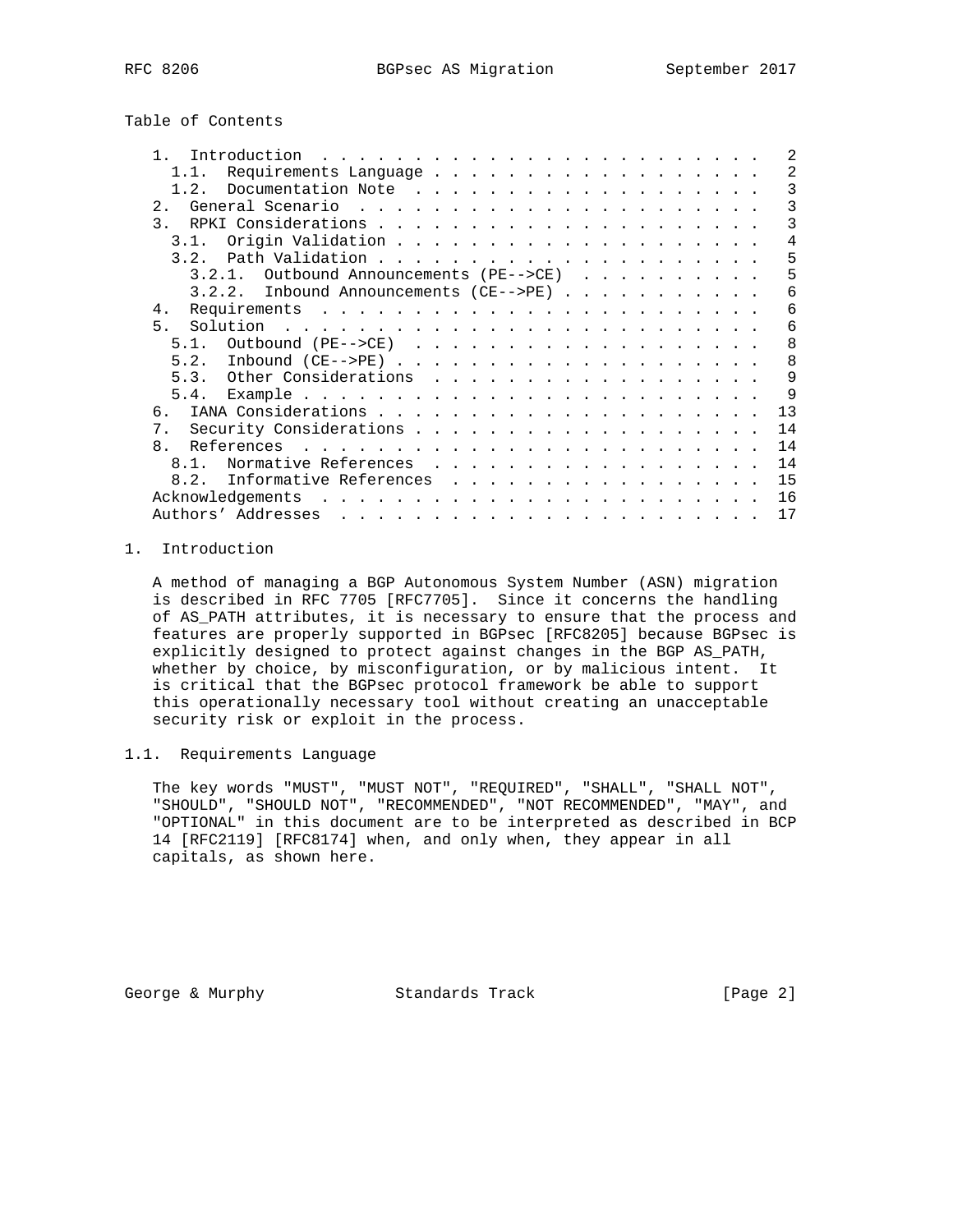## 1.2. Documentation Note

 This document uses ASNs from the range reserved for documentation as described in RFC 5398 [RFC5398]. In the examples used here, they are intended to represent Globally Unique ASNs, not ASNs reserved for private use as documented in Section 10 of RFC 1930 [RFC1930].

2. General Scenario

 This document assumes that the reader has read and understood the ASN migration method discussed in RFC 7705 [RFC7705] including its examples (see Section 2 of the referenced document), as they will be heavily referenced here. The use case being discussed in RFC 7705 [RFC7705] is as follows: For whatever the reason, a provider is in the process of merging two or more ASes, where eventually one subsumes the other(s). BGP AS confederations [RFC5065] are not enabled between the ASes, but a mechanism is being used to modify BGP's default behavior and allow the migrating Provider Edge (PE) router to masquerade as the old ASN for the Provider-Edge-to- Customer-Edge (PE-CE) eBGP (external BGP) session, or to manipulate the AS\_PATH, or both. While BGPsec [RFC8205] does have a method to handle standard confederation implementations, it is not applicable in this exact case. This migration requires a slightly different solution in BGPsec than for a standard confederation because unlike in a confederation, eBGP peers may not be peering with the "correct" external ASN, and the forward-signed updates are for a public ASN, rather than a private one; so, there is no expectation that the BGP speaker would strip the affected signatures before propagating the route to its eBGP neighbors.

 In the examples in Section 5.4, AS64510 is being subsumed by AS64500, and both ASNs represent a Service Provider (SP) network (see Figures 1 and 2 in RFC 7705 [RFC7705]). AS64496 and 64499 represent end-customer networks. References to PE, CE, and P routers mirror the diagrams and references in RFC 7705.

3. RPKI Considerations

 The methods and implementation discussed in RFC 7705 [RFC7705] are widely used during network integrations resulting from mergers and acquisitions, as well as network redesigns; therefore, it is necessary to support this capability on any BGPsec-enabled routers/ ASNs. What follows is a discussion of the potential issues to be considered regarding how ASN migration and BGPsec [RFC8205] validation might interact.

 One of the primary considerations for this document and migration is that service providers (SPs) rarely stop after one

George & Murphy **Standards Track** [Page 3]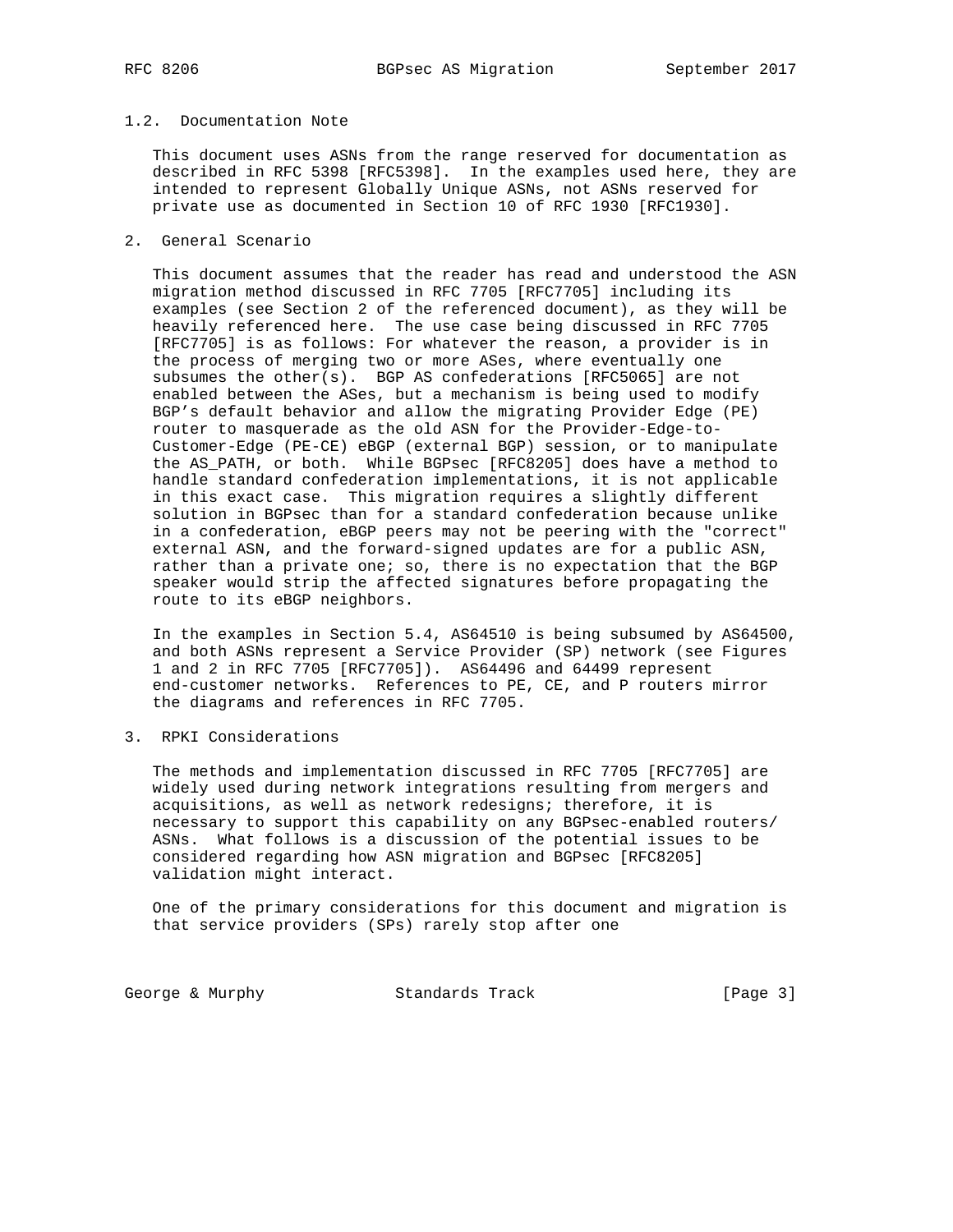merger/acquisition/divestiture; they end up accumulating several legacy ASNs over time. Since SPs are using migration methods that are transparent to customers and therefore do not require coordination with customers, they do not have as much control over the length of the transition period as they might with something completely under their administrative control (e.g., a key roll). Because they are not forcing a simultaneous migration (i.e., both ends switch to the new ASN at an agreed-upon time), there is no incentive for a given customer to complete the move from the old ASN to the new one. This leaves many SPs with multiple legacy ASNs that don't go away very quickly, if at all. As solutions were being proposed for Resource Public Key Infrastructure (RPKI) implementations to solve this transition case, the WG carefully considered operational complexity and hardware scaling issues associated with maintaining multiple legacy ASN keys on routers throughout the combined network. While SPs who choose to remain in this transition phase indefinitely invite added risks because of the operational complexity and scaling considerations associated with maintaining multiple legacy ASN keys on routers throughout the combined network, saying "don't do this" is of limited utility as a solution. As a result, this solution attempts to minimize the additional complexity during the transition period, on the assumption that it will likely be protracted. Note that while this document primarily discusses service provider considerations, it is not solely applicable to SPs, as enterprises often migrate between ASNs using the same functionality. What follows is a discussion of origin and path validation functions and how they interact with ASN migrations.

#### 3.1. Origin Validation

 Route Origin Validation as defined by RFC 6480 [RFC6480] does not require modification to enable AS migration, as the existing protocol and procedure allow for a solution. In the scenario discussed in RFC 7705 [RFC7705], AS64510 is being replaced by AS64500. If there are any existing routes originated by AS64510 on the router being moved into the new ASN, new Route Origination Authorizations (ROAs) for the routes with the new ASN should be generated, and they should be treated as new routes to be added to AS64500. However, we also need to consider the situation where one or more other PEs are still in AS64510 and are originating one or more routes that may be distinct from any that the router under migration is originating. PE1 (which is now a part of AS64500 and instructed to use "Replace Old AS" as defined in [RFC7705] to remove AS64510 from the path) needs to be able to properly handle routes originated from AS64510. If the route now shows up as originating from AS64500, any downstream peers' validation check will fail unless a ROA is \*also\* available for AS64500 as the origin ASN. In addition to generating a ROA for 65400 for any prefixes originated by the router being moved, it may be

George & Murphy Standards Track [Page 4]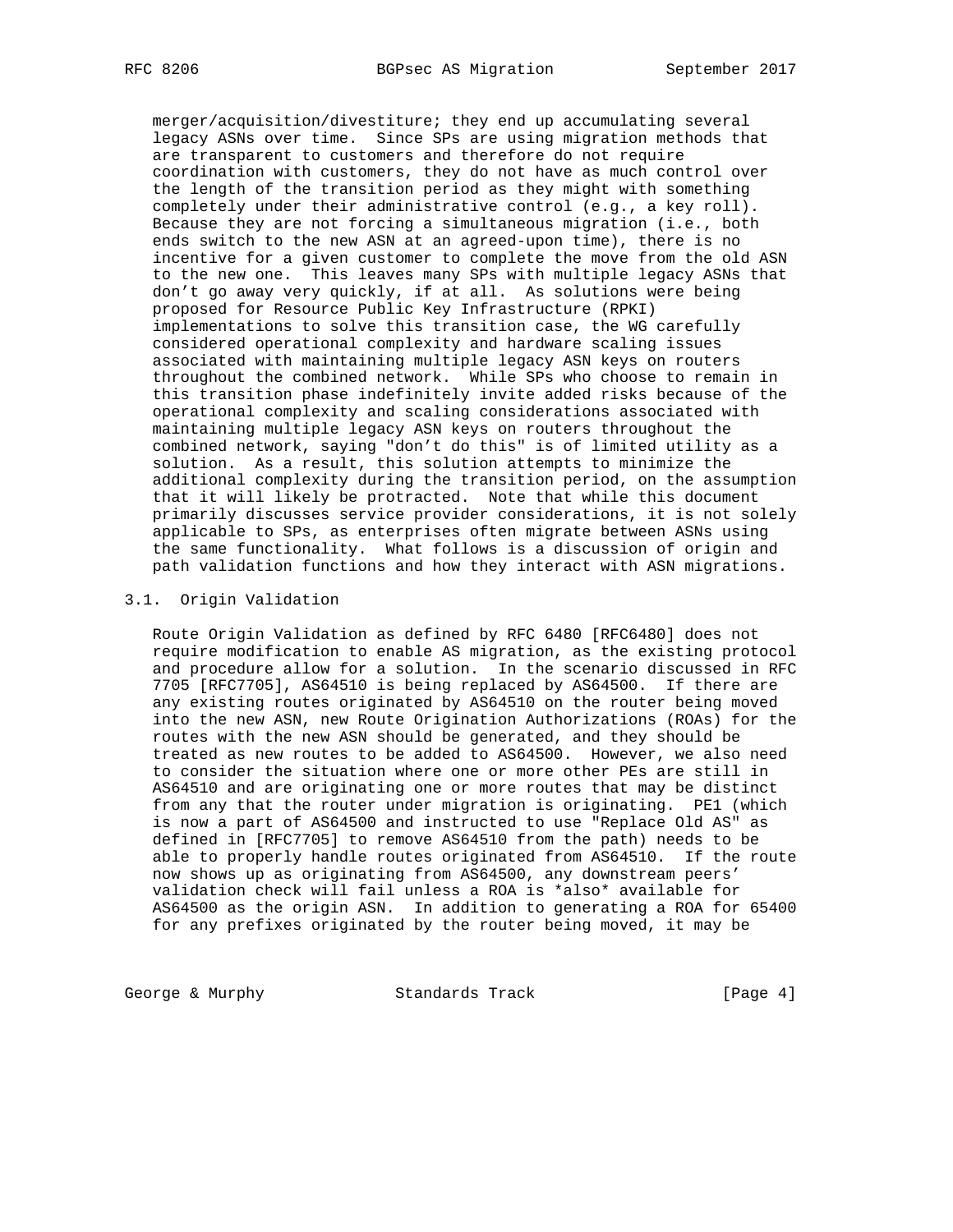necessary to generate ROAs for 65400 for prefixes that are originating on routers still in 65410, since the AS replacement function will change the origin AS in some cases. This means that there will be multiple ROAs showing different ASes authorized to originate the same prefixes until all routers originating prefixes from AS64510 are migrated to AS64500. Multiple ROAs of this type are permissible per Section 3.2 of RFC 6480 [RFC6480] so managing origin validation during a migration like this is merely applying the defined case where a set of prefixes are originated from more than one ASN. Therefore, for each ROA that authorizes the old ASN (e.g., AS64510) to originate a prefix, a new ROA MUST also be created that authorizes the replacing ASN (e.g., AS64500) to originate the same prefix.

## 3.2. Path Validation

 BGPsec path validation requires that each router in the AS path cryptographically sign its update to assert that "every Autonomous System (AS) on the path of ASes listed in the UPDATE message has explicitly authorized the advertisement of the route to the subsequent AS in the path" (see Section 1 of RFC 8205 [RFC8205]). Since the referenced AS-migration technique explicitly modifies the AS\_PATH between two eBGP peers who are not coordinating with one another (are not in the same administrative domain), no level of trust can be assumed; therefore, it may be difficult to identify legitimate manipulation of the AS\_PATH for migration activities when compared to manipulation due to misconfiguration or malicious intent.

### 3.2.1. Outbound Announcements (PE-->CE)

 When PE1 is moved from AS64510 to AS64500, it will be provisioned with the appropriate keys for AS64500 to allow it to forward-sign routes using AS64500. However, there is no guidance in the BGPsec protocol specification [RFC8205] on whether or not the forward-signed ASN value is required to match the configured remote AS to validate properly. That is, if CE1's BGP session is configured as "remote AS 64510", the presence of "local AS 64510" on PE1 will ensure that there is no ASN mismatch on the BGP session itself, but if CE1 receives updates from its remote neighbor (PE1) forward-signed from AS64500, there is no guidance as to whether the BGPsec validator on CE1 still considers those valid by default. Section 6.3 of RFC 4271 [RFC4271] mentions this match between the ASN of the peer and the AS\_PATH data, but it is listed as an optional validation, rather than a requirement. We cannot assume that this mismatch will be allowed by vendor implementations, so using it as a means to solve this migration case is likely to be problematic.

George & Murphy **Standards Track** [Page 5]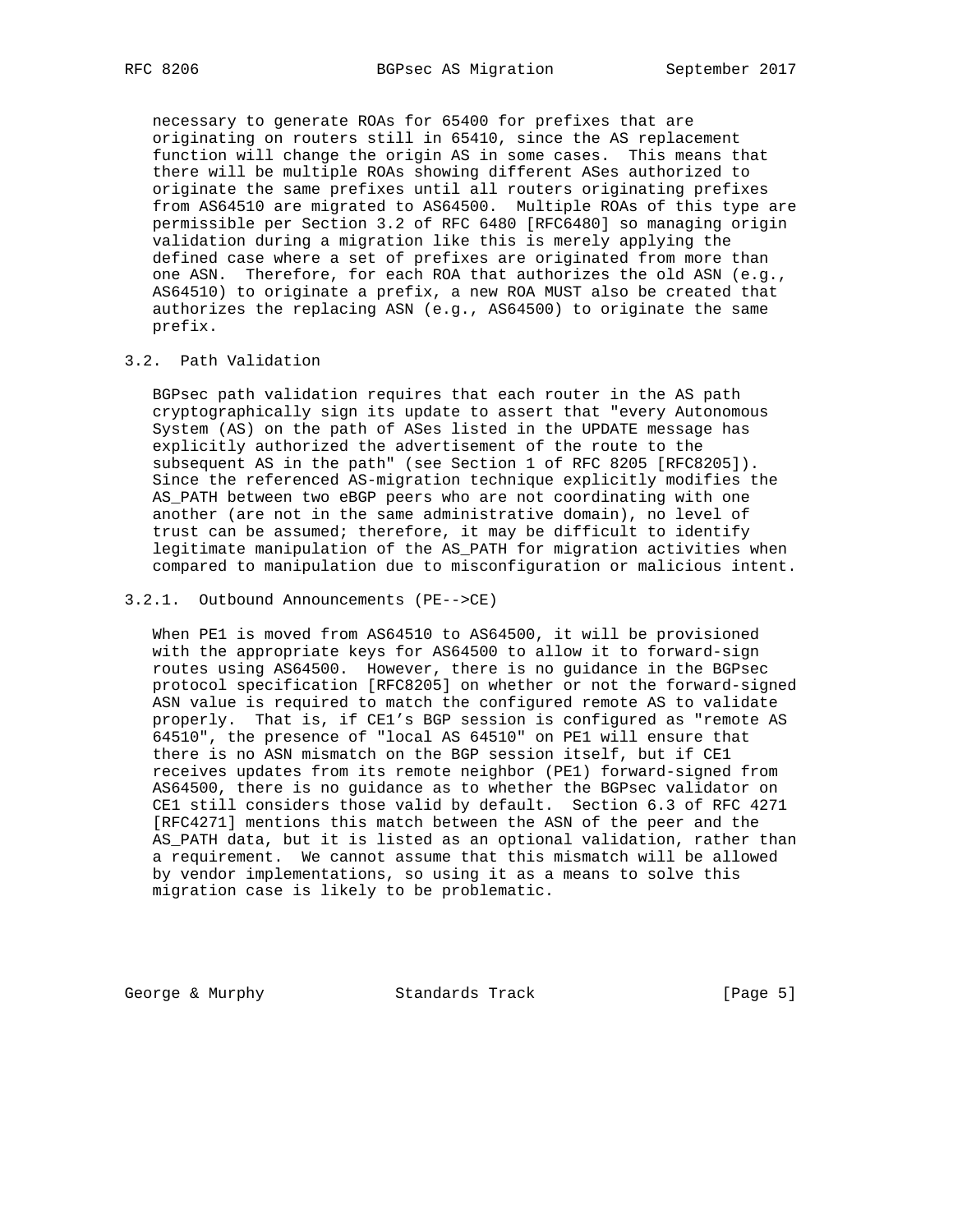#### 3.2.2. Inbound Announcements (CE-->PE)

 Inbound is more complicated, because the CE doesn't know that PE1 has changed ASNs, so it is forward-signing all of its routes with AS64510, not AS64500. The BGPsec speaker cannot manipulate previous signatures and therefore cannot manipulate the previous AS path without causing a mismatch that will invalidate the route. If the updates are simply left intact, the ISP would still need to publish and maintain valid and active public keys for AS 64510 if it is to appear in the BGPsec\_PATH signature so that receivers can validate that the BGPsec\_PATH signature arrived intact/whole. However, if the updates are left intact, this will cause the AS path length to be increased, which is unacceptable as discussed in RFC 7705 [RFC7705].

#### 4. Requirements

 In order to be deployable, any solution to the described problem needs to consider the following requirements, listed in no particular order. BGPsec:

- o MUST support AS migration for both inbound and outbound route announcements (see Sections 3.2.1 and 3.2.2), without reducing BGPsec's protections for route path.
- o MUST NOT require any reconfiguration on the remote eBGP neighbor  $(CE)$ .
- o SHOULD NOT require global (i.e., network-wide) configuration changes to support migration. The goal is to limit required configuration changes to the devices (PEs) being migrated.
- o MUST NOT lengthen the AS path during migration.
- o MUST operate within existing trust boundaries, e.g., can't expect remote side to accept pCount=0 (see Section 4.2 of RFC 8205 [RFC8205]) from untrusted/non-confederation neighbor.

## 5. Solution

 As noted in Section 4.2 of RFC 8205 [RFC8205], BGPsec already has a solution for hiding ASNs where increasing the AS path length is undesirable. So a simple solution would be to retain the keys for AS64510 on PE1 and forward-sign towards CE1 with AS64510 and pCount=0. However, this would mean passing a pCount=0 between two ASNs that are in different administrative and trust domains such that it could represent a significant attack vector to manipulate BGPsec signed paths. The expectation for legitimate instances of pCount=0 (to make a route server that is not part of the transit path

George & Murphy **Standards Track** [Page 6]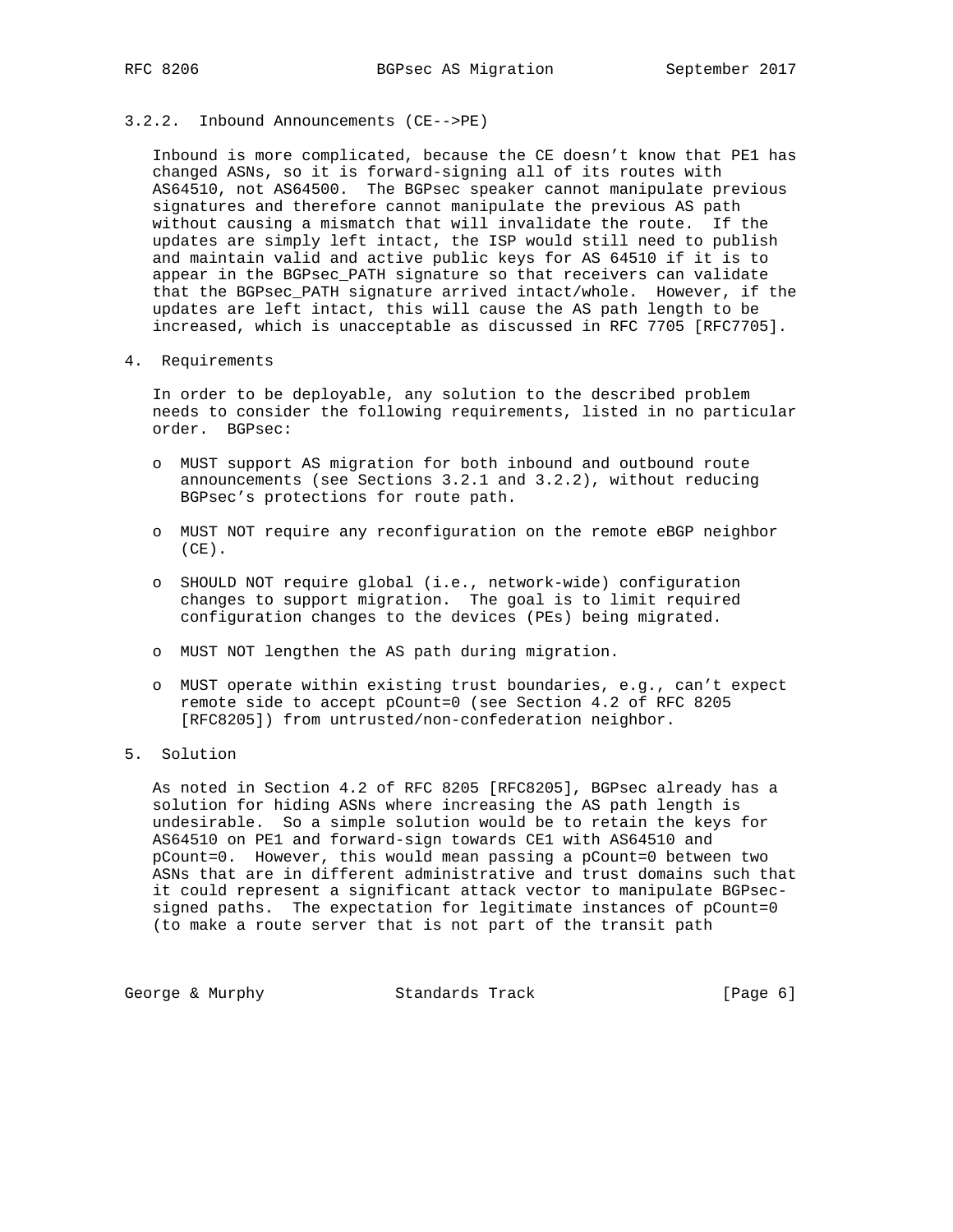invisible) is that there is some sort of existing trust relationship between the operators of the route server and the downstream peers such that the peers could be explicitly configured by policy to accept pCount=0 announcements only on the sessions where they are expected. For the same reason that things like "Local AS" [RFC7705] are used for ASN migration without end-customer coordination, it is unrealistic to assume any sort of coordination between the SP and the administrators of CE1 to ensure that they will by policy accept pCount=0 signatures during the transition period; therefore, this is not a workable solution.

 A better solution presents itself when considering how to handle routes coming from the CE toward the PE, where the routes are forward-signed to AS64510, but will eventually need to show AS64500 in the outbound route announcement. Because both AS64500 and AS64510 are in the same administrative domain, a signature from AS64510 forward-signed to AS64500 with pCount=0 would be acceptable as it would be within the appropriate trust boundary so that each BGP speaker could be explicitly configured to accept pCount=0 where appropriate between the two ASNs. At the very simplest, this could potentially be used at the eBGP boundary between the two ASNs during migration. Since the AS\_PATH manipulation described above usually happens at the PE router on a per-session basis and does not happen network-wide simultaneously, it is not generally appropriate to apply this AS-hiding technique across all routes exchanged between the two ASNs, as it may result in routing loops and other undesirable behavior. Therefore, the most appropriate place to implement this is on the local PE that still has eBGP sessions with peers expecting to peer with AS64510 (using the transition mechanisms detailed in RFC 7705 [RFC7705]). Since that PE has been moved to AS64500, it is not possible for it to forward-sign AS64510 with pCount=0 without some minor changes to the BGPsec behavior to address this use case.

 AS migration is using AS\_PATH and remote AS manipulation to act as if a PE under migration exists simultaneously in both ASNs even though it is only configured with one global ASN. This document describes applying a similar technique to the BGPsec signatures generated for routing updates processed through this migration machinery. Each routing update that is received from or destined to an eBGP neighbor that is still using the old ASN (64510) will be signed twice, once with the ASN to be hidden and once with the ASN that will remain visible. In essence, we are treating the update as if the PE had an internal BGP hop and the update was passed across an eBGP session between AS64500 and AS64510, configured to use and accept pCount=0, while eliminating the processing and storage overhead of creating an actual eBGP session between the two ASNs within the PE router. This will result in a properly secured AS path in the affected route updates, because the PE router will be provisioned with valid keys

George & Murphy Standards Track [Page 7]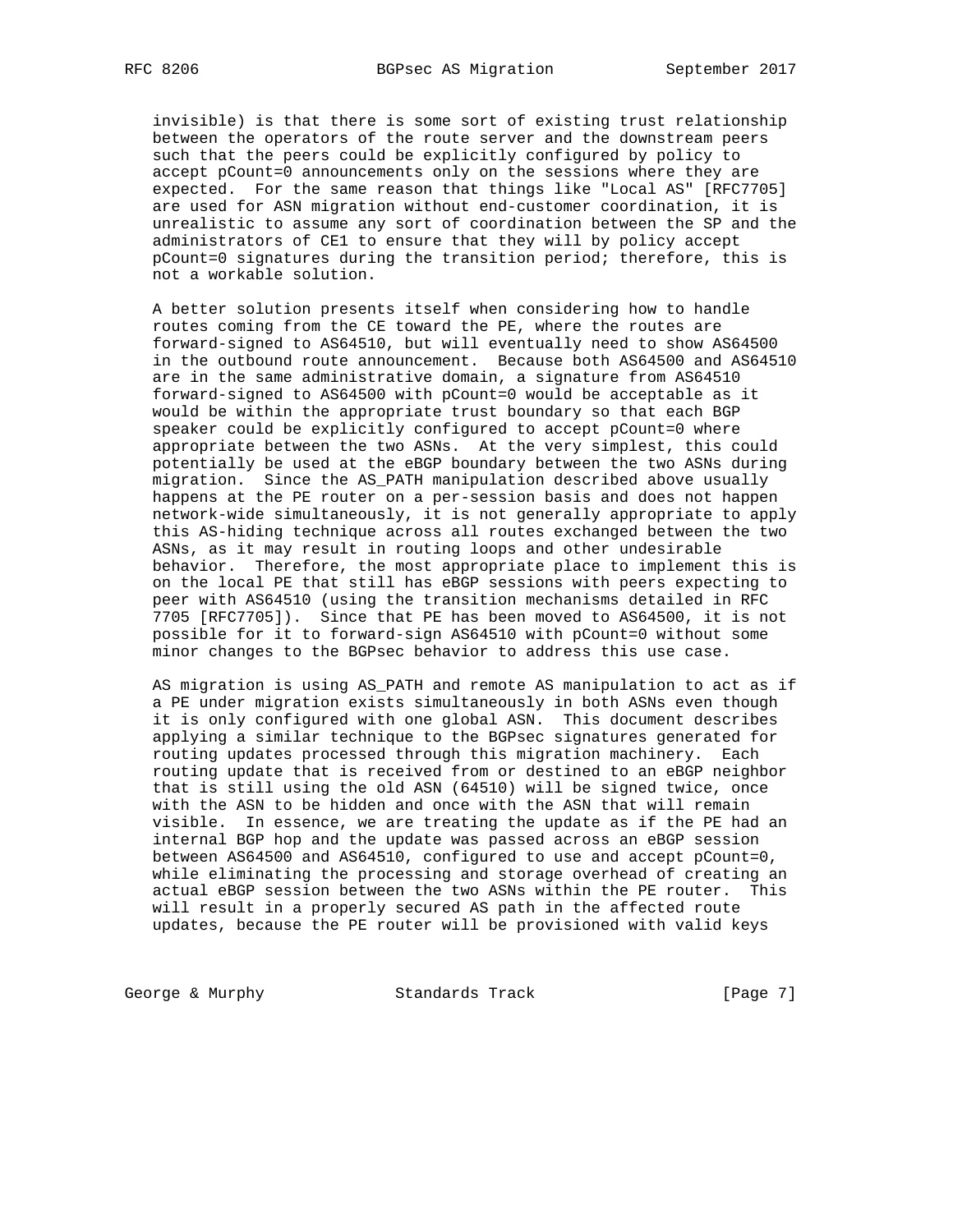for both AS64500 and AS64510. An important distinction here is that while AS migration under standard BGP4 is manipulating the AS\_PATH attribute, BGPsec uses an attribute called the "Secure\_Path" (see Section 3.1 of RFC 8205 [RFC8205]) and BGPsec-capable neighbors do not exchange AS\_PATH information in their route announcements. However, a BGPsec neighbor peering with a non-BGPsec-capable neighbor will use the information found in the Secure\_Path to reconstruct a standard AS\_PATH for updates sent to that neighbor. Unlike in the Secure\_Path where the ASN to be hidden is still present but ignored when considering the AS path (due to pCount=0), when reconstructing an AS\_PATH for a non-BGPsec neighbor, the pCount=0 ASNs will not appear in the AS\_PATH at all (see Section 4.4 of RFC 8205 [RFC8205]). This document is not changing existing AS\_PATH reconstruction behavior, merely highlighting it for clarity.

 The procedure to support AS migration in BGPsec is slightly different depending on whether the PE under migration is receiving the routes from one of its eBGP peers ("inbound" as in Section 3.2.2) or destined toward the eBGP peers ("outbound" as in Section 3.2.1).

### 5.1. Outbound (PE-->CE)

 When a PE router receives an update destined for an eBGP neighbor that is locally configured with AS-migration mechanisms as discussed in RFC 7705 [RFC7705], it MUST generate a valid BGPsec signature as defined in RFC 8205 [RFC8205] for \_both\_ configured ASNs. It MUST generate a signature from the new (global) ASN forward-signing to the old (local) ASN with pCount=0, and then it MUST generate a forward signature from the old (local) ASN to the target eBGP ASN with pCount=1 as normal.

## 5.2. Inbound (CE-->PE)

 When a PE router receives an update from an eBGP neighbor that is locally configured with AS-migration mechanisms (i.e., the opposite direction of the previous route flow), it MUST generate a signature from the old (local) ASN forward-signing to the new (global) ASN with pCount=0. It is not necessary to generate the second signature from the new (global) ASN because the Autonomous System Border Router (ASBR) will generate that when it forward-signs towards its eBGP peers as defined in normal BGPsec operation. Note that a signature is not normally added when a routing update is sent across an iBGP (internal BGP) session. The requirement to sign updates in iBGP represents a change to the normal behavior for this specific AS-migration scenario only.

George & Murphy **Standards Track** [Page 8]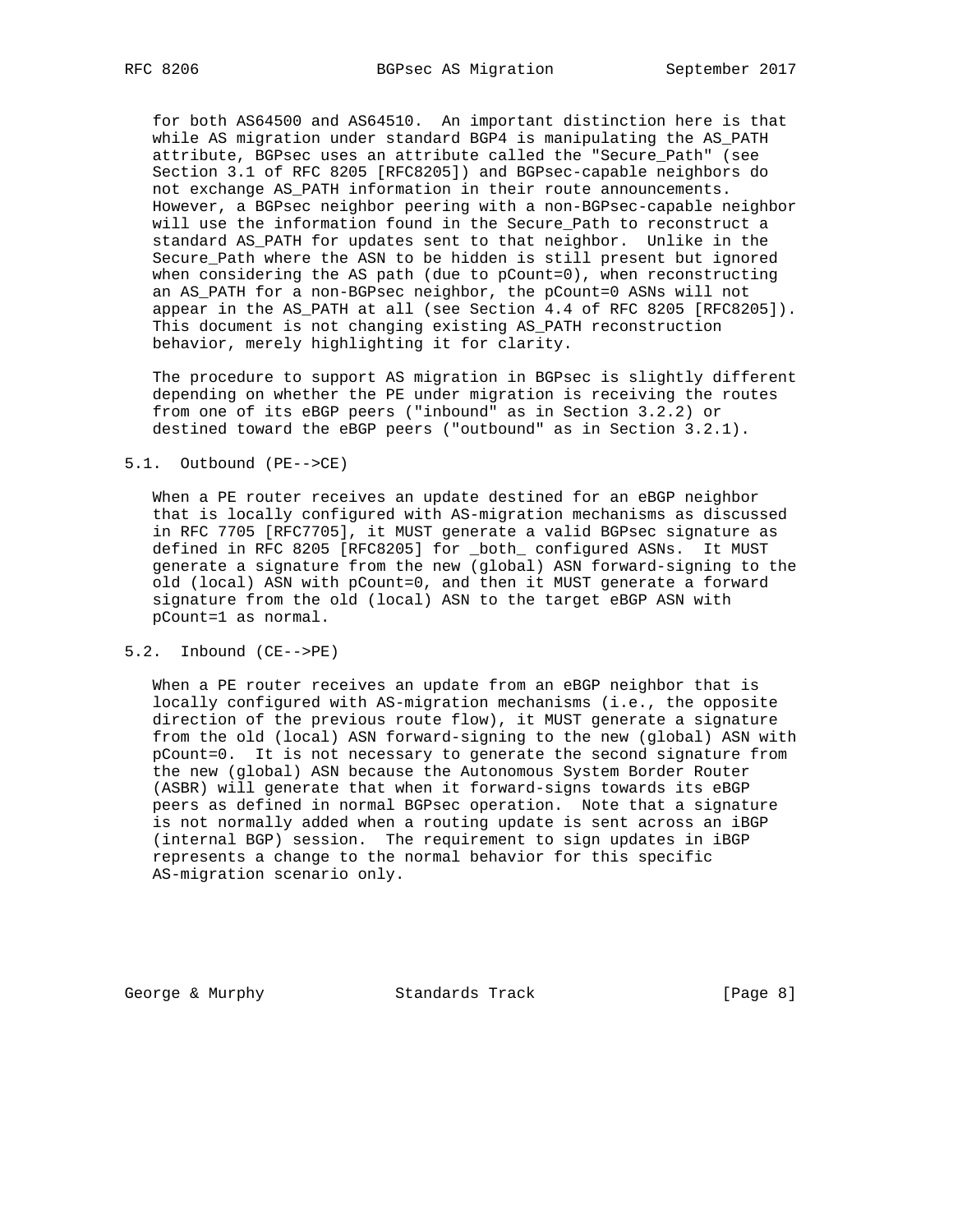## 5.3. Other Considerations

 In the inbound case discussed in Section 5.2, the PE is adding BGPsec attributes to routes received from or destined to an iBGP neighbor and using pCount=0 to mask them. While this is not prohibited by BGPsec [RFC8205], BGPsec-capable routers that receive updates from BGPsec-enabled iBGP neighbors MUST accept updates with new (properly formed) BGPsec attributes, including the presence of pCount=0 on a previous signature, or they will interfere with this method. In a similar fashion, any BGPsec-capable route-reflectors in the path of these updates MUST reflect them transparently to their BGPsec-capable clients.

 In order to secure this set of signatures, the PE router MUST be provisioned with valid keys for \_both\_ configured ASNs (old and new), and the key for the old ASN MUST be kept valid until all eBGP sessions are migrated to the new ASN. Downstream neighbors will see this as a valid BGPsec path, as they will simply trust that their upstream neighbor accepted pCount=0 because it was explicitly configured to do so based on a trust relationship and business relationship between the upstream and its neighbor (the old and new ASNs).

 Additionally, Section 4 of RFC 7705 [RFC7705] discusses methods in which AS migrations can be completed for iBGP peers such that a session between two routers will be treated as iBGP even if the neighbor ASN is not the same ASN on each peer's global configuration. As far as BGPsec is concerned, this requires the same procedure as when the routers migrating are applying AS-migration mechanisms to eBGP peers, but the router functioning as the "ASBR" between old and new ASN is different. In eBGP, the router being migrated has direct eBGP sessions to the old ASN and signs from old ASN to new with pCount=0 before passing the update along to additional routers in its global (new) ASN. In iBGP, the router being migrated is receiving updates (that may have originated either from eBGP neighbors or other iBGP neighbors) from its downstream neighbors in the old ASN and MUST sign those updates from old ASN to new with pCount=0 before sending them on to other peers.

### 5.4. Example

 The following example will illustrate the method being used above. As with previous examples, PE1 is the router being migrated, AS64510 is the old ASN, which is being subsumed by AS64500, the ASN to be permanently retained. 64505 is another external peer, used to demonstrate what the announcements will look like to a third-party peer that is not part of the migration. Some additional notation is used to delineate the details of each signature as follows:

George & Murphy **Standards Track** [Page 9]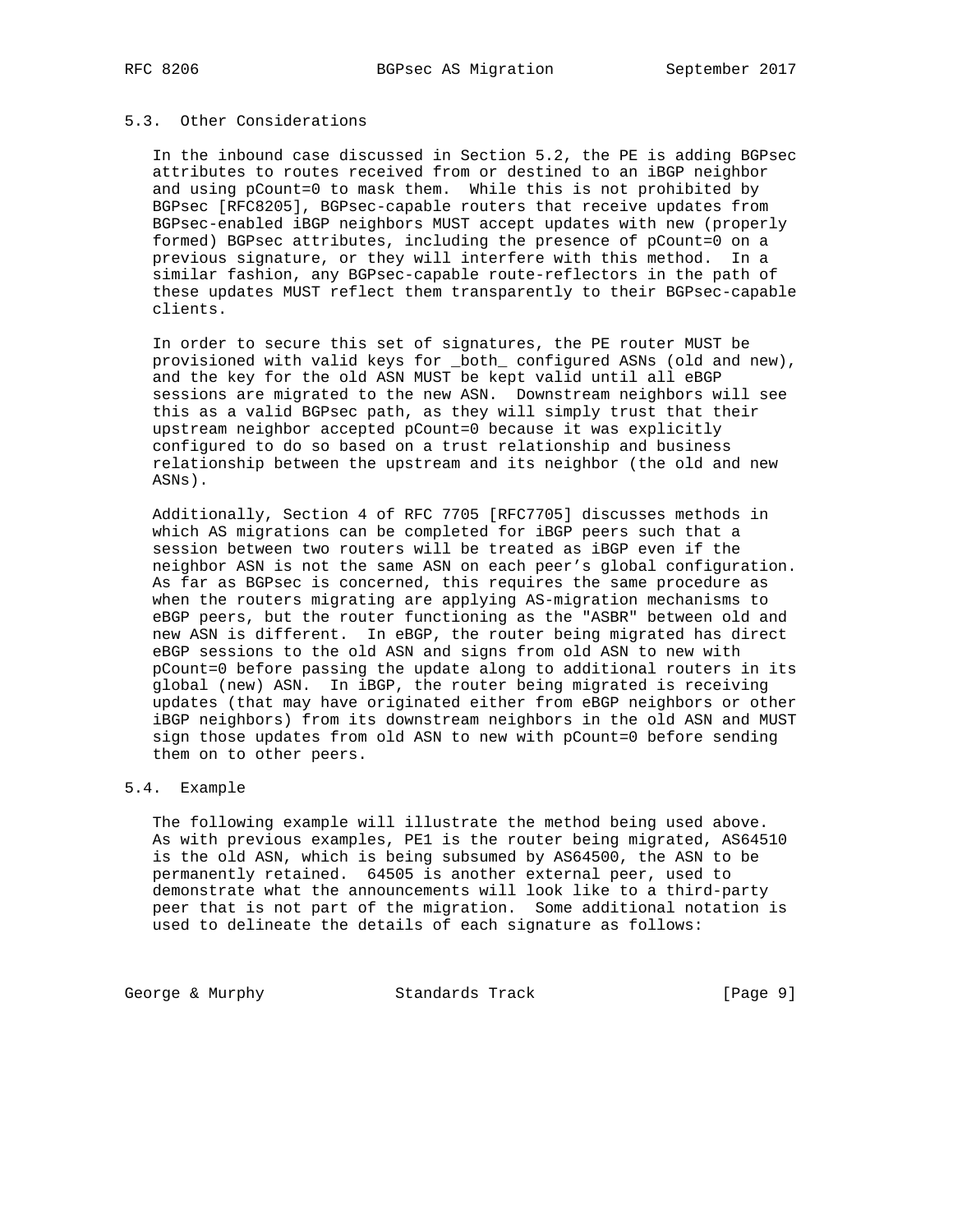The origin BGPsec Signature Segment takes the form: sig(Target ASN, (pCount,...,Origin ASN), NLRI) key.

 Intermediate BGPsec Signature Segments take the form: sig(Target ASN,...,(pCount,...,Signer ASN),...,NLRI) key.

 (pCount,...,ASN) refers to the new Secure\_Path Segment added to the BGPsec\_PATH attribute by the ASN (Origin ASN or Signer ASN).

 "Equivalent AS\_PATH" refers to what the AS\_PATH would look like if it was reconstructed to be sent to a non-BGPsec peer, while the Securedpath shows the AS path as represented between BGPsec peers.

 Note: The representation of Signature Segment generation is being simplified here somewhat for the sake of brevity; the actual details of the signing process are as described in Sections 4.1 and 4.2 of [RFC8205]. For example, what is covered by the signature also includes Flags, Algorithm Suite Identifier, NLRI length, etc. Also, the key is not carried in the update; instead, the Subject Key Identifier (SKI) is carried.

George & Murphy Standards Track [Page 10]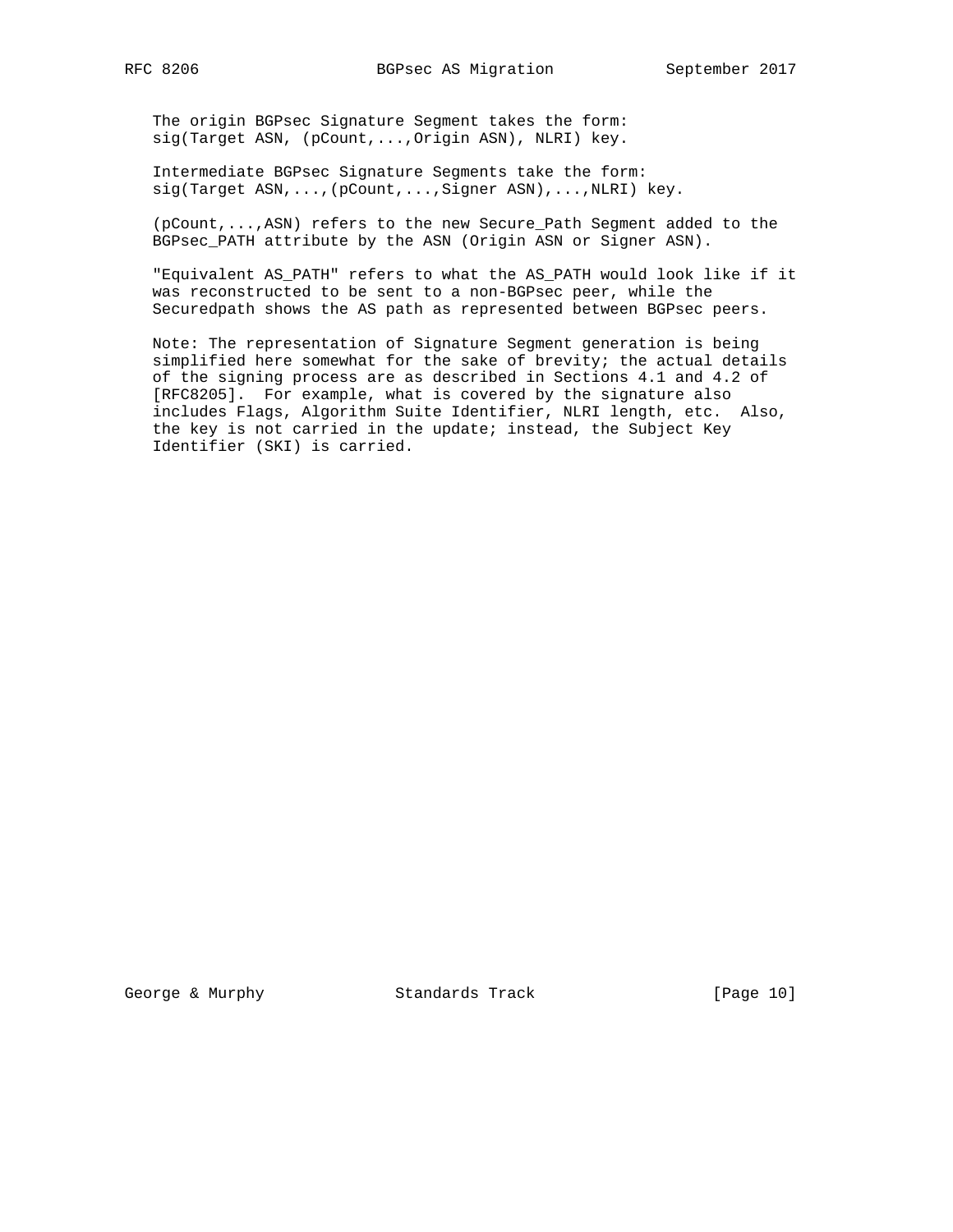Before Merger 64505 | ISP B ISP A CE-1 <--- PE-1 <------------------- PE-2 <--- CE-2 64496 Old\_ASN: 64510 Old\_ASN: 64500 64499 CE-2 to PE-2: sig(64500, (pCount=1,...,64499), N)K\_64499-CE2 Equivalent AS\_PATH=(64499) Securedpath=(64499) length=sum(pCount)=1 PE-2 to 64505: sig(64505,...,(pCount=1,...,64500),...,N)K\_64500-PE2 sig(64500, (pCount=1,...,64499), N)K\_64499-CE2 Equivalent AS\_PATH=(64500,64499) Securedpath=(64500,64499) length=sum(pCount)=2  $PE-2 to PE-1: sig(64510,...,(pCount=1,...,64500),...,N)K_64500-PE2$  sig(64500, (pCount=1,...,64499), N)K\_64499-CE2 Equivalent AS\_PATH=(64500,64499) Securedpath=(64500,64499) length=sum(pCount)=2 PE-1 to CE-1: sig(64496,...,(pCount=1,...,64510),...,N)K\_64510-PE1  $sig(64510,...,[pCount=1,...,64500),...,N)K_64500-PE2$  sig(64500, (pCount=1,...,64499), N)K\_64499-CE2 Equivalent AS\_PATH= (64510,64500,64499) Securedpath=(64510,64500,64499) length=sum(pCount)=3

George & Murphy Standards Track [Page 11]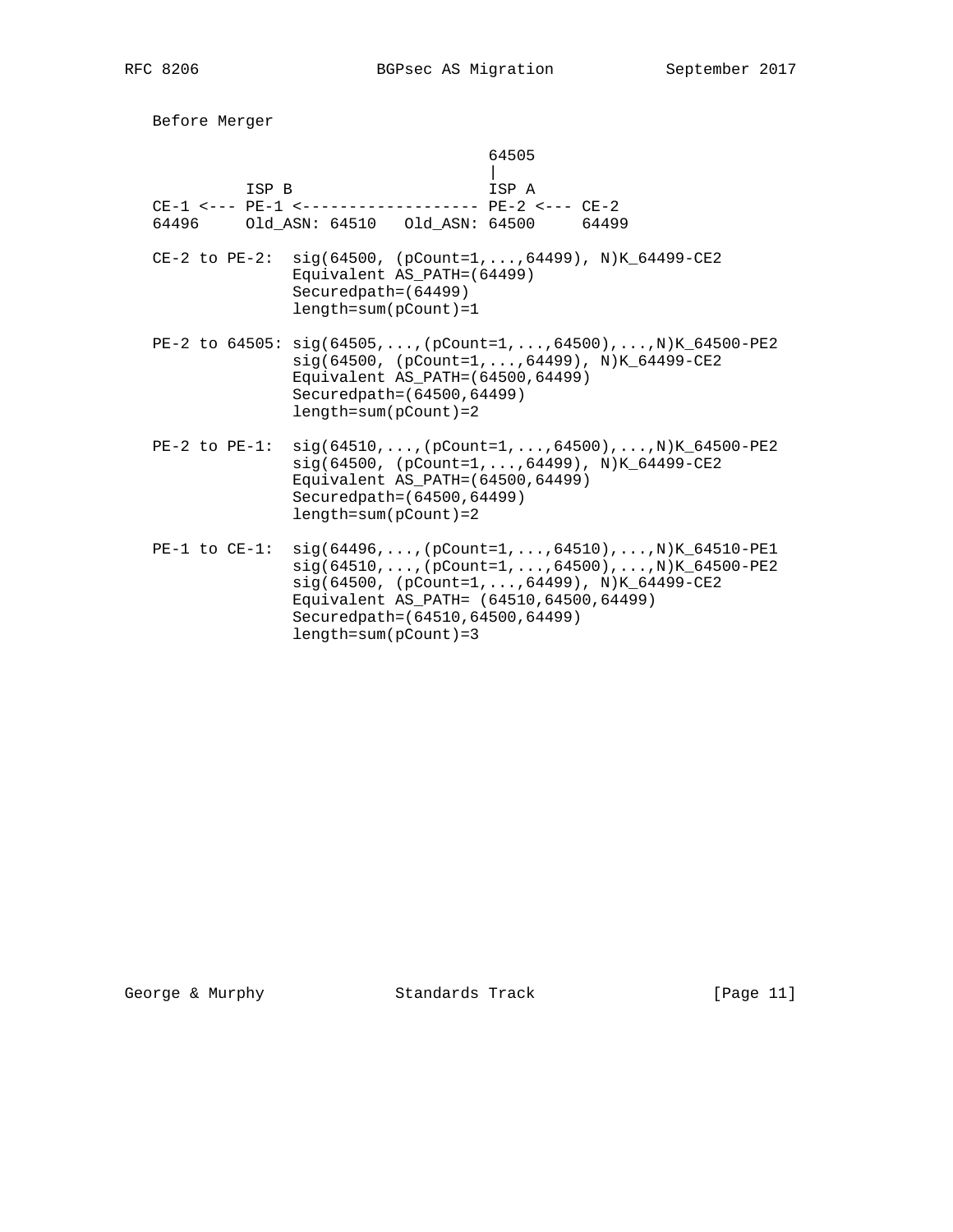Migrating, route flow outbound PE-1 to CE-1 64505 | ISP A' ISP A' CE-1 <--- PE-1 <------------------- PE-2 <--- CE-2 64496 Old\_ASN: 64510 Old\_ASN: 64500 64499 New\_ASN: 64500 New\_ASN: 64500 CE-2 to PE-2: sig(64500, (pCount=1,...,64499), N)K\_64499-CE2 Equivalent AS\_PATH=(64499) Securedpath=(64499) length=sum(pCount)=1 PE-2 to 64505: sig(64505,...,(pCount=1,...,64500),...,N)K\_64500-PE2 sig(64500, (pCount=1,...,64499), N)K\_64499-CE2 Equivalent AS\_PATH=(64500,64499) Securedpath=(64500,64499) length=sum(pCount)=2 PE-2 to PE-1: sig(64500, (pCount=1,...,64499), N)K\_64499-CE2 Equivalent AS\_PATH=(64499) Securedpath=(64499) length=sum(pCount)=1 #PE-2 sends to PE-1 (in iBGP) the exact same update #as it received from AS64499.  $PE-1 to CE-1: sig(64496,...,(pCount=1,...,64510),...,N)K_64510-PEL$  $sig(64510,...,(pCount=0,...,64500),...,N)K_64500-PE2$  (\*) sig(64500, (pCount=1,...,64499), N)K\_64499-CE2 Equivalent AS\_PATH=(64510,64499) Securedpath=(64510, 64500 (pCount=0),64499)

 length=sum(pCount)=2 (length is NOT 3) #PE-1 adds the Secure\_Path Segment in (\*) acting as AS64500 #PE-1 accepts (\*) with pCount=0 acting as AS64510, #as it would if it received (\*) from an eBGP peer

George & Murphy Standards Track [Page 12]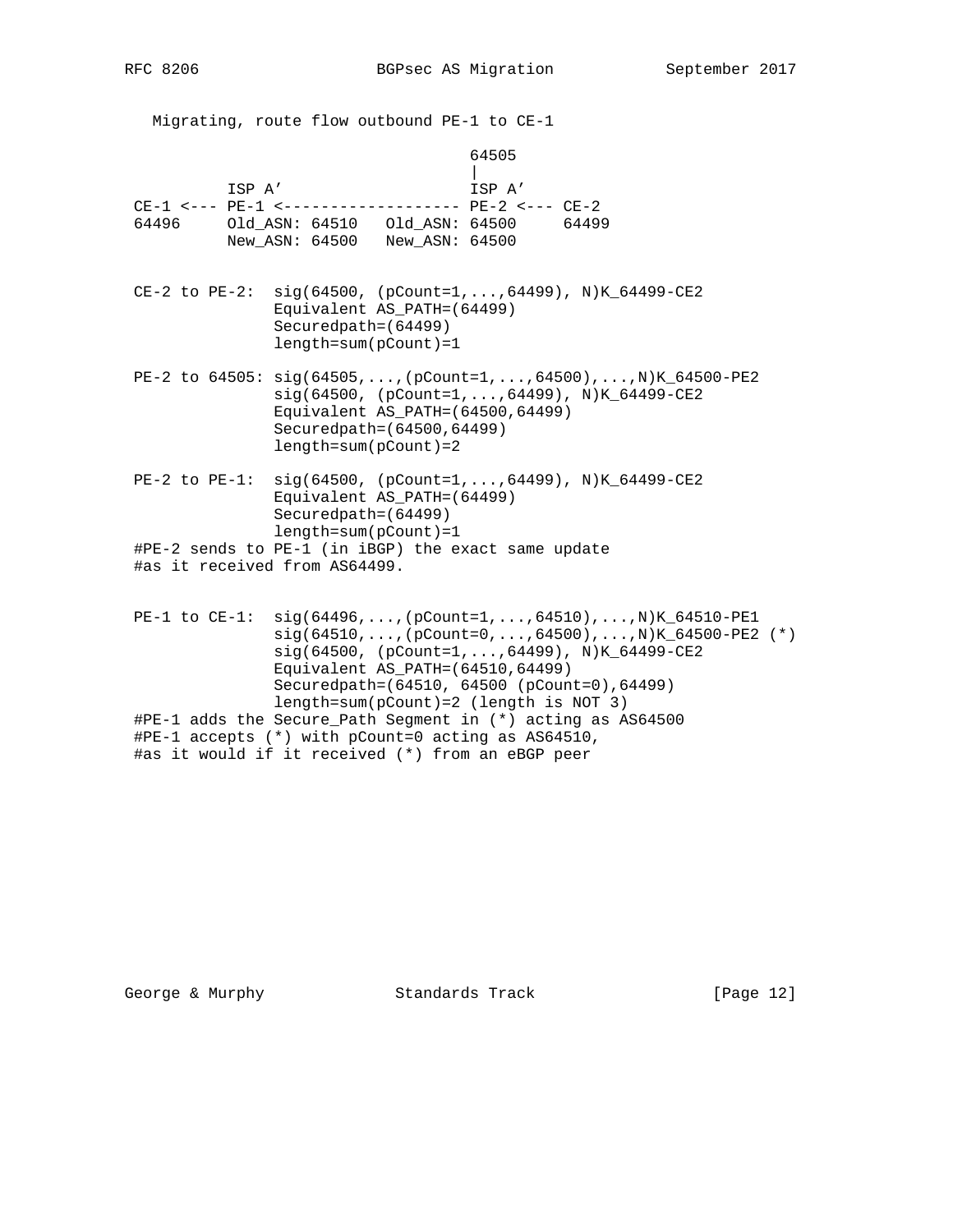Migrating, route flow inbound CE-1 to PE-1 64505 | ISP A' ISP A' CE-1 ---> PE-1 -------------------> PE-2 ---> CE-2 64496 Old\_ASN: 64510 Old\_ASN: 64500 64499 New\_ASN: 64500 New\_ASN: 64500 CE-1 to PE-1: sig(64510, (pCount=1,...,64496), N)K\_64496-CE1 Equivalent AS\_PATH=(64496) Securedpath=(64496) length=sum(pCount)=1 PE-1 to PE-2: sig(64500,...,(pCount=0,...,64510),...,N)K\_64510-PE1 (\*\*) sig(64510, (pCount=1,...,64496), N)K\_64496-CE1 Equivalent AS\_PATH=(64496) Securedpath=(64510 (pCount=0),64496) length=sum(pCount)=1 (length is NOT 2) #PE-1 adds the Secure\_Path Segment in (\*\*) acting as AS64510 #PE-1 accepts (\*\*) with pCount=0 acting as AS64500, #as it would if it received (\*\*) from an eBGP peer #PE-1, as AS64500, sends the update including (\*\*) to PE-2 (in iBGP)  $PE-2$  to 64505:  $sig(64505,...,(pCount=1,...,64500),...,N)K_64500-PE2$  $sig(64500,...,(pCount=0,...,64510),...,N)K_64510-PE1$  sig(64510, (pCount=1,...,64496), N)K\_64496-CE1 Equivalent AS\_PATH=(64500,64496) Securedpath=(64500,64510 (pCount=0), 64496) length=sum(pCount)=2 (length is NOT 3)  $PE-2 to CE-2: sig(64499,...,(pCount=1,...,64500),...,N)K_64500-PE2$  sig(64500,...,(pCount=0,...,64510),...,N)K\_64510-PE1 sig(64510, (pCount=1,...,64496), N)K\_64496-CE1 Equivalent AS\_PATH=(64500,64496) Securedpath=(64500, 64510 (pCount=0), 64496) length=sum(pCount)=2 (length is NOT 3)

6. IANA Considerations

This document does not require any IANA actions.

George & Murphy **Standards Track** [Page 13]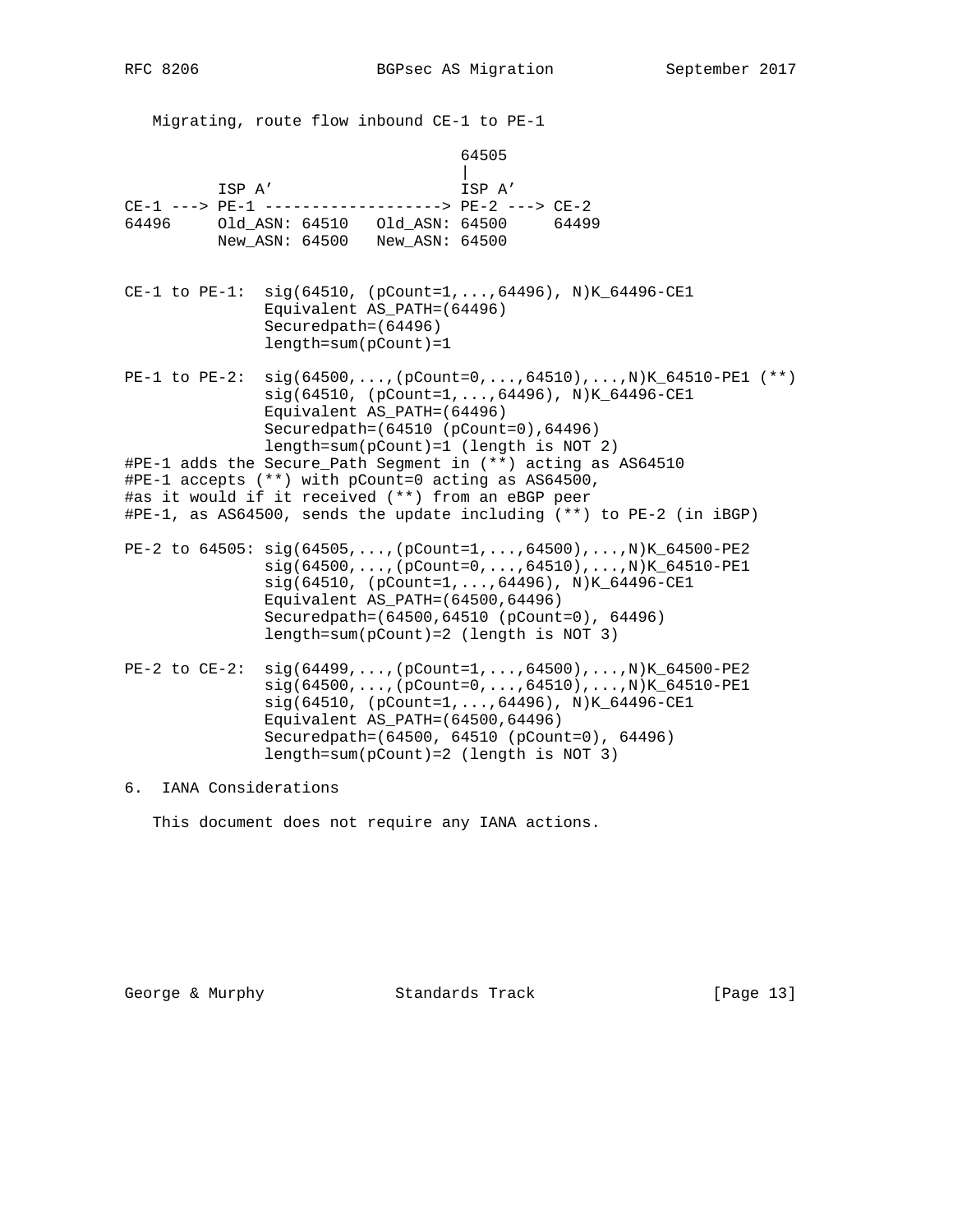# 7. Security Considerations

 RFC 7705 [RFC7705] discusses a process by which one ASN is migrated into and subsumed by another. Because this process involves manipulating the AS\_Path in a BGP route to make it deviate from the actual path that it took through the network, this migration process is attempting to do exactly what BGPsec is working to prevent. BGPsec MUST be able to manage this legitimate use of AS\_Path manipulation without generating a vulnerability in the RPKI route security infrastructure, and this document was written to define the method by which the protocol can meet this need.

 The solution discussed above is considered to be reasonably secure from exploitation by a malicious actor because it requires both signatures to be secured as if they were forward-signed between two eBGP neighbors. This requires any router using this solution to be provisioned with valid keys for both the migrated and subsumed ASN so that it can generate valid signatures for each of the two ASNs it is adding to the path. If the AS's keys are compromised, or zero-length keys are permitted, this does potentially enable an AS\_PATH shortening attack, but these are existing security risks for BGPsec.

#### 8. References

- 8.1. Normative References
	- [RFC2119] Bradner, S., "Key words for use in RFCs to Indicate Requirement Levels", BCP 14, RFC 2119, DOI 10.17487/RFC2119, March 1997, <https://www.rfc-editor.org/info/rfc2119>.
	- [RFC7705] George, W. and S. Amante, "Autonomous System Migration Mechanisms and Their Effects on the BGP AS\_PATH Attribute", RFC 7705, DOI 10.17487/RFC7705, November 2015, <https://www.rfc-editor.org/info/rfc7705>.
	- [RFC8174] Leiba, B., "Ambiguity of Uppercase vs Lowercase in RFC 2119 Key Words", BCP 14, RFC 8174, DOI 10.17487/RFC8174, May 2017, <https://www.rfc-editor.org/info/rfc8174>.
	- [RFC8205] Lepinski, M., Ed. and K. Sriram, Ed., "BGPsec Protocol Specification", RFC 8205, DOI 10.17487/RFC8205, September 2017, <https://www.rfc-editor.org/info/rfc8105>.

George & Murphy Standards Track [Page 14]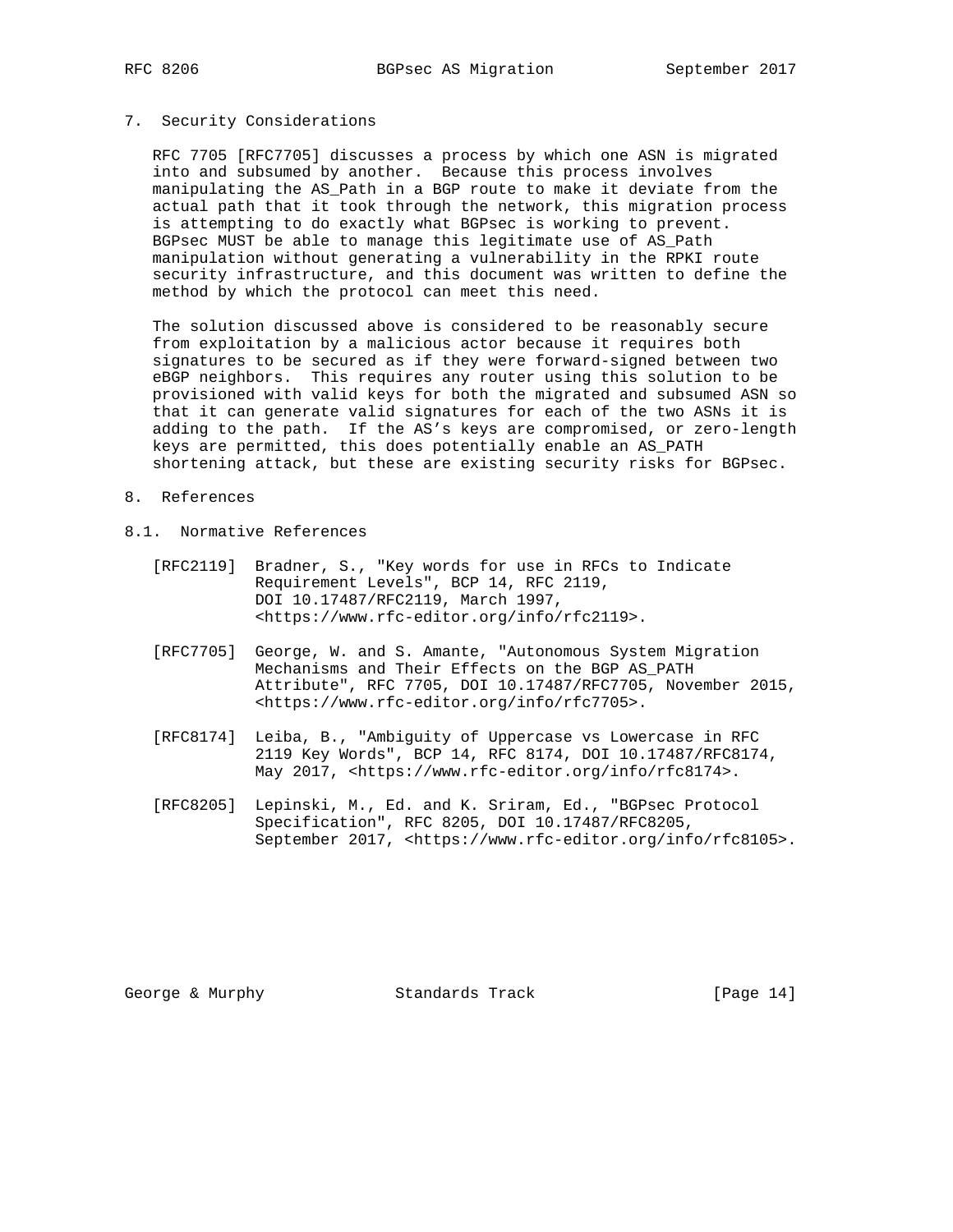## 8.2. Informative References

- [RFC1930] Hawkinson, J. and T. Bates, "Guidelines for creation, selection, and registration of an Autonomous System (AS)", BCP 6, RFC 1930, DOI 10.17487/RFC1930, March 1996, <https://www.rfc-editor.org/info/rfc1930>.
- [RFC4271] Rekhter, Y., Ed., Li, T., Ed., and S. Hares, Ed., "A Border Gateway Protocol 4 (BGP-4)", RFC 4271, DOI 10.17487/RFC4271, January 2006, <https://www.rfc-editor.org/info/rfc4271>.
- [RFC5065] Traina, P., McPherson, D., and J. Scudder, "Autonomous System Confederations for BGP", RFC 5065, DOI 10.17487/RFC5065, August 2007, <https://www.rfc-editor.org/info/rfc5065>.
- [RFC5398] Huston, G., "Autonomous System (AS) Number Reservation for Documentation Use", RFC 5398, DOI 10.17487/RFC5398, December 2008, <https://www.rfc-editor.org/info/rfc5398>.
- [RFC6480] Lepinski, M. and S. Kent, "An Infrastructure to Support Secure Internet Routing", RFC 6480, DOI 10.17487/RFC6480, February 2012, <https://www.rfc-editor.org/info/rfc6480>.

Acknowledgements

 Thanks to Kotikalapudi Sriram, Shane Amante, Warren Kumari, Terry Manderson, Keyur Patel, Alia Atlas, and Alvaro Retana for their review comments.

 The authors particularly wish to acknowledge Kotikalapudi Sriram, Oliver Borchert, and Michael Baer for their review and suggestions for the examples in Section 5.4, which made an important contribution to the quality of the text.

 Additionally, the solution presented in this document is an amalgam of several Secure Inter-Domain Routing (SIDR) interim meeting discussions plus a discussion at IETF 85, collected and articulated thanks to Sandy Murphy.

George & Murphy Standards Track [Page 15]